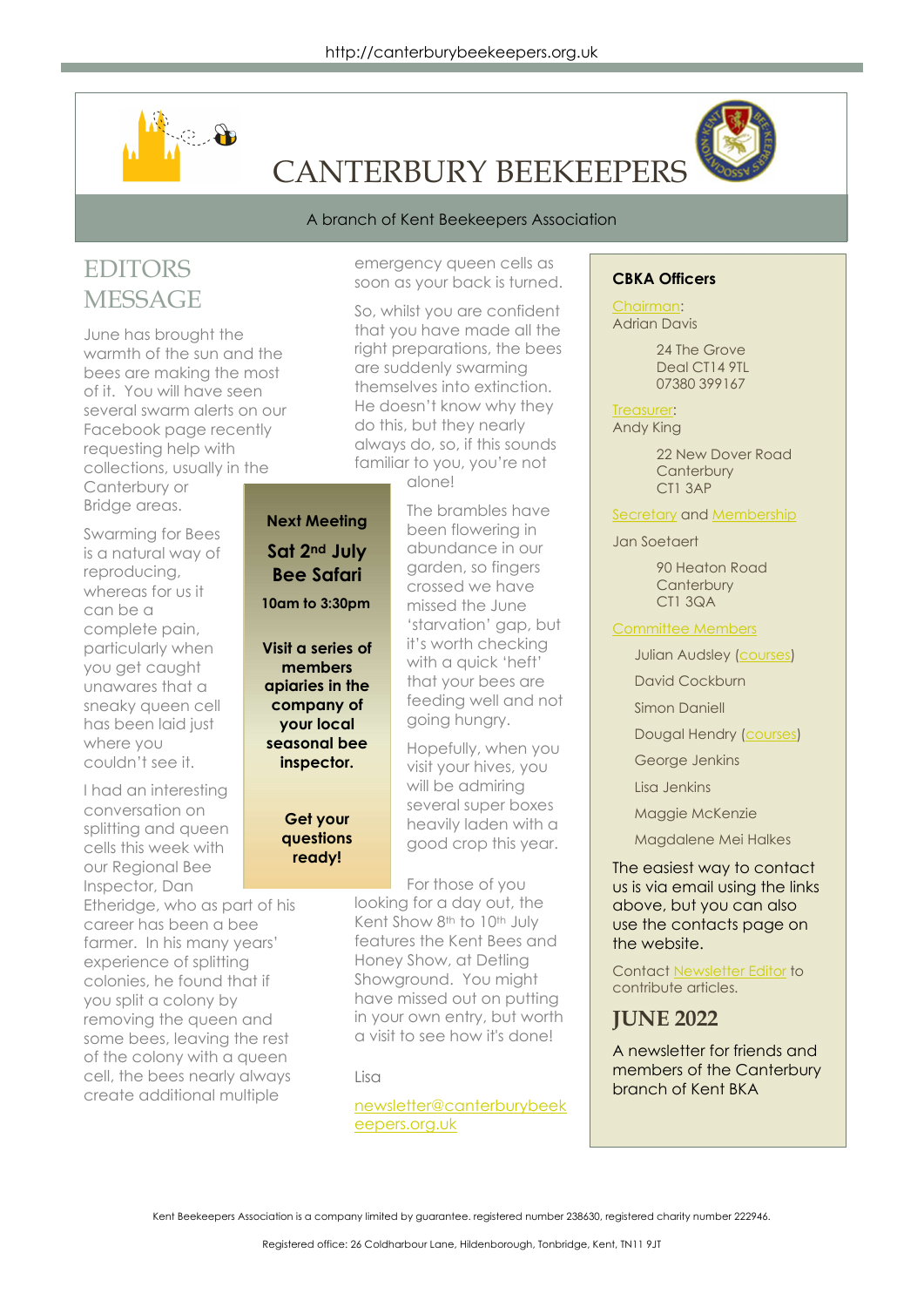## 2022 YEAR PROGRAMME

## 02 JULY 2022 SAFARI MEETING

A great way to experience how other members set up their apiaries and share ideas.

This is just like the American supper or Safari parties of the 70's and 80's but with bees.

- Four beekeepers offer to open their apiary to visitors
- You arrive in your car with a clean bee suit, boots and gloves to visit the first bee keeper on the list. Cleanliness is imperative and good etiquette when visiting.
- The visit is led by the local Bee Inspector, showing tips on how to look for bee diseases with opportunities to ask lots of questions
- The group then drive to the next apiary and the tour continues for the remaining apiaries

It would be ideal if we could have volunteers not only to share their apiaries but also to provide the venue for refreshments in the form of tea and cake! Please can we have some extra volunteers for cake making!

Now that Covid protocols are less of an issue, you may want to consider car sharing!

To Find out more please read the Chairmans message on the next page.

### EXTRACTION MEETING. EARLY AUGSUT

Demonstration of honey extraction – details to be advised

### THE KENT SHOW

The Kent Bees and Honey show is at the Detling showground from the 8<sup>th</sup> to 10 July 2022.

### BROGDALE EVENTS – VOLUNTEERS AND HONEY NEEDED

- Cherry festival 16th and 17th July
- Apple festival 15<sup>th</sup> and 16<sup>th</sup> October

We are looking for volunteers to man the stall, this is a fun day talking with the public, If you are a new beekeeper, don't worry, you will know more than they do! So come along, it's a pleasant day in the lovely Brogdale atmosphere with lots of honey for people to taste and buy.

If you have honey you would like to sell, this is also an ideal opportunity to get your label on display!

Please contact Maggie McKenzie on maggiemckenzie@vfast.co.uk for details

Looking forward to seeing you all on the day.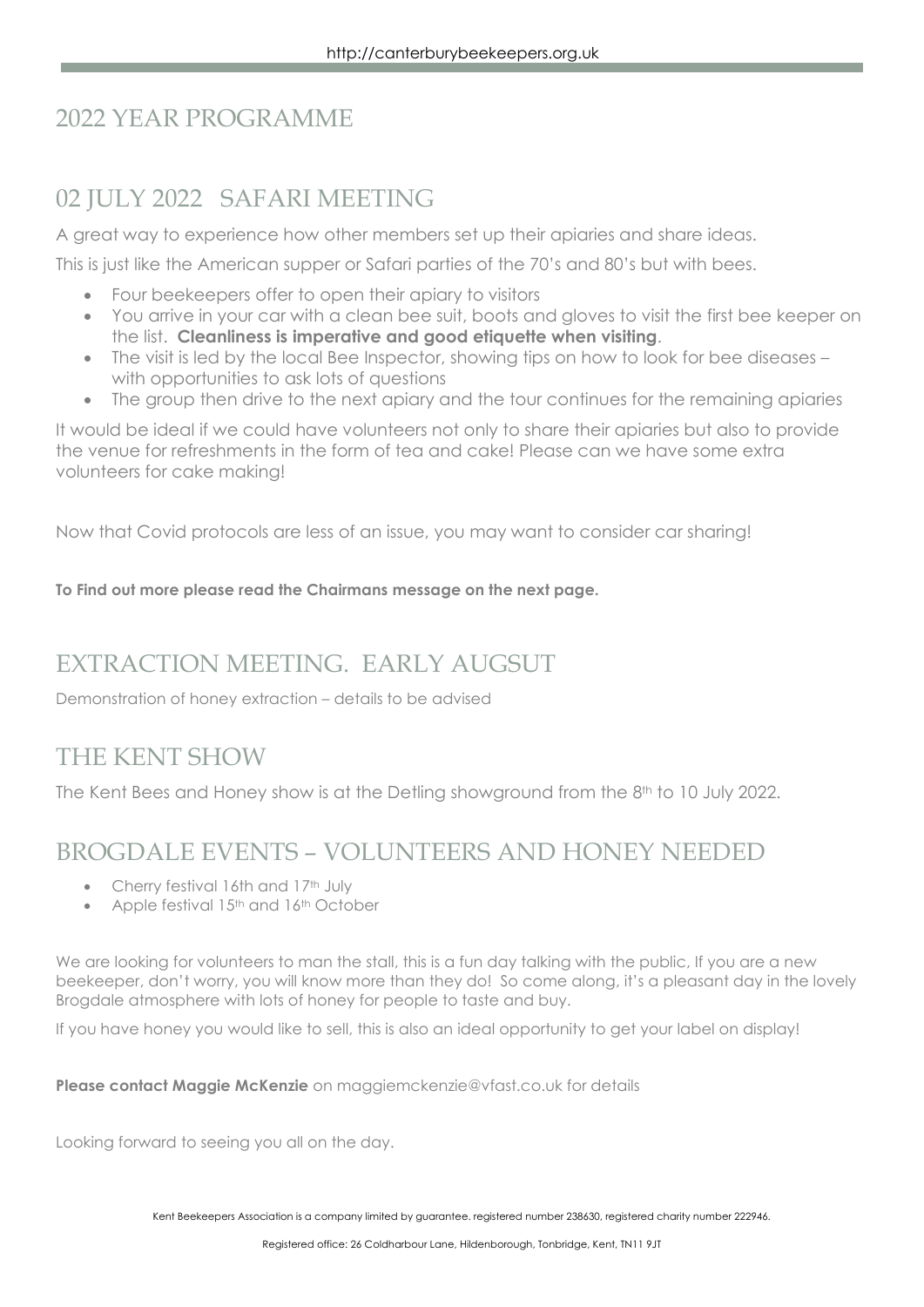



## BRANCH NEWS

A message from our Chairman - Bee Safari

### Adrian Davis

Most years we organize a Bee safari with our seasonal bee inspector. Although the last 2 years have been interrupted by "you know what", we want to get back into the habit in 2022. Therefore, on Saturday 2nd July, our branch meeting will be a traditional Safari, and the special guest will be our area's new Seasonal Bee inspector, Lisa Jenkins.

For those of you who haven't done this before, we visit a series of apiaries of members/friends in the company of a bee inspector. We encourage all members to join the bee-train at their nearest apiary – an ideal opportunity to get to know others in your neighbourhood and help restart our network of neighbourhood groups. Most people will join us at one or two apiaries: there's no need to follow along across all the places we visit.

We strongly encourage any members who haven't had an SBI visit previously to take advantage – Lisa will check the health of your bees, and we invite branch members in the vicinity to "tag along", as it's a great learning opportunity for us all. We are limited in the number of apiaries she can visit, so book early to avoid disappointment! Just let Adrian know by email to:

### chairman@canterburybeekeepers.org.uk, by end of Wednesday 29th June.

I will publish the final schedule on Friday 1st July.

Adrian Davis

Chairman, Canterbury Beekeepers A branch of Kent Beekeepers Association https://canterburybeekeepers.org.uk

### Local Groups - Janet McDonald

CBKA offer various local groups which are an excellent way of keeping in touch with beekeepers in your neighbourhood. Hopefully in these smaller groups experienced beekeepers can share their tips and knowledge with those with less experience, and also events on smaller scale can be organised close to where you live. There are various aroups which have emerged over the years - if you would value being part of such an inclusive group of beekeepers or would be interested in hearing what a local does, then please contact the co-ordinator. Everyone is very welcome to be part of any group.

Your co-ordinators are:

Canterbury City Centre – Magdalene Mei Halkes: Magdalene.chau@gmail.com

#### South Canterbury Villages – (Womenswold/Barham etc. – Maggie

McKenzie: maggiemckenzie@vfast.co.uk

### East Canterbury Villages

(Preston/Wingham/Upstreet etc) – Janet McDonald: janet.mcdonald@btinternet.com

Folkestone and surrounding area - Debbie Burton: burton@live.co.uk

**Deal and surrounding areas - Adrian Davis:** chairman@canterburybeekeepers.org.uk

Faversham – Simon and Emma: si.em@talk21.com

Ramsgate/Thanet – watch this space!

### Rev Magdalene Mei Halkes, Ministry of Body Wisdom

Do you realise our neck is working very hard for us day in day out?

Here are a two keys you can do to support the neck, the gateway between the brain and the rest of our body, enhancing the inner communication network: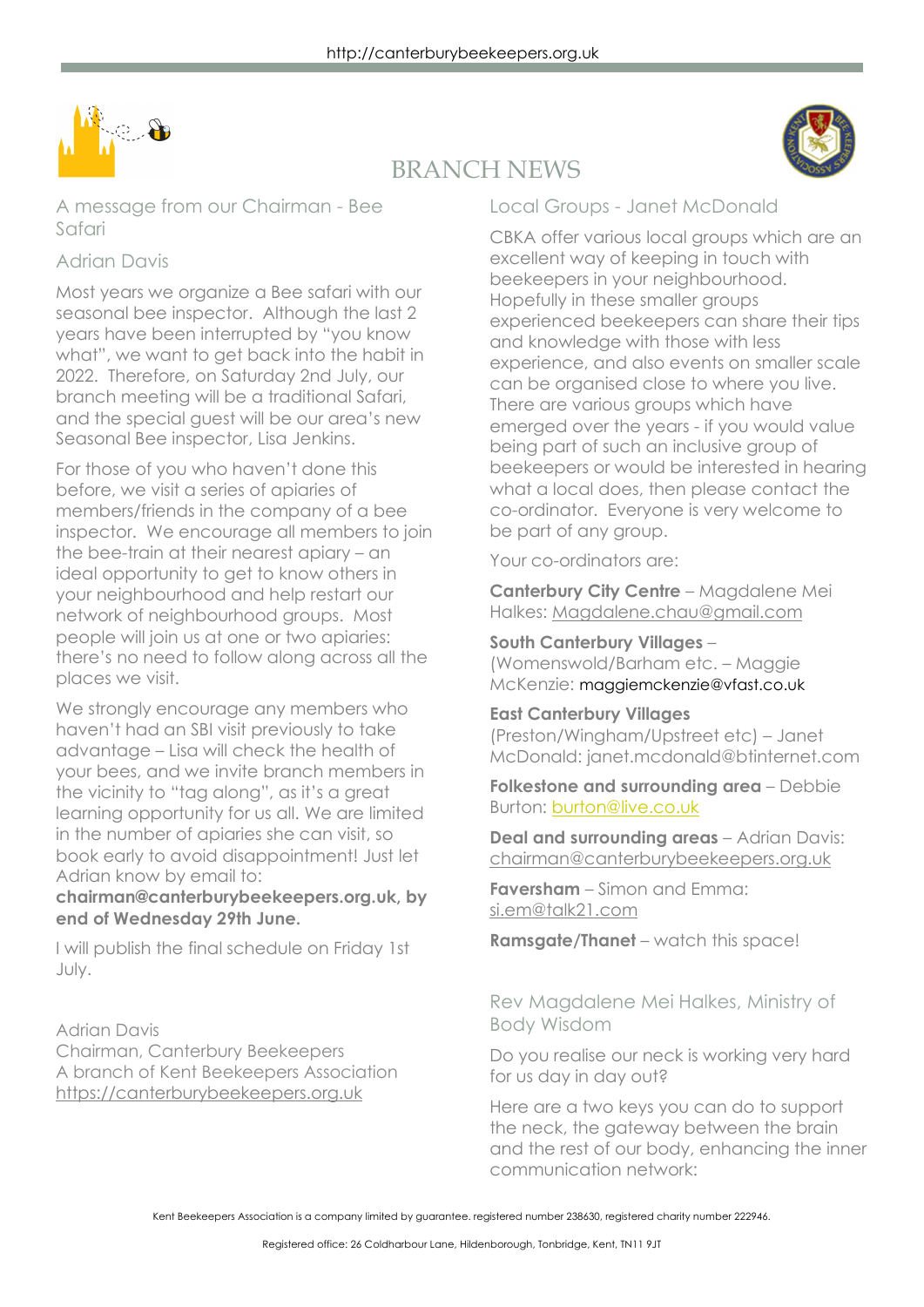- 1. Place one hand covering the collar bones, use the other hand to brush the back of your neck in a count of 5. Repeat a few times.
- 2. If you have access to a table or desk, rest both elbows on the table, place one hand on your forehead, the other on the back of your neck, breathe out and breathe in, in a count of 5, repeat a few times.

These keys look simple enough. It is a matter of practice and noticing how and what you feel. The feelings you harvested will help to make better choices for you.

Happy harvesting in June and July,

Rev Magdalene Mei Halkes,

Ministry of Body Wisdom

Balancing Up in High Summer – Dr Andy King

Balancing is the colony management technique in which a frame of sealed brood from a strong colony is moved to a weaker one in order to bolster it. Before any frame is moved it is necessary to check that the donating colony is in good health, but it usually is if the colony is crammed with bees.

Balancing is a popular technique down under but is normally only practiced in the Spring in the UK in order to keep a strong colony in check in April or May. Spring is considered to be the time when colonies differ most significantly in size, but there is no reason why balancing cannot be used in high summer when some colonies are bubbling with bees and other colonies (newly-housed small swarms) have plenty of space even in a nuc.

Adding another brood box to a hot colony, will indeed give them space for a few weeks, but double brood slows inspections even if tilt inspections are subsequently applied. In this mode of high-speed inspections, the beekeepers peers into the gap between the bottom of the top brood box and the top of the bottom one, usually with a torch, scanning for queen cells. An alternative to working double brood is to use balancing,

which involves moving frames of brood out of a hot colony so that the queen has sufficient space to lay until the next inspection. There is no point removing a frame with emerging brood as soon (after some polishing) such a frame will be perfect for depositing eggs. So the technique rests on being able to quickly assess which frame has the most sealed brood, shaking off the nurse bees, and then transferring it bee-free into the weak colony. I usually insert a frame of fresh foundation as this readily slides into a gap between frames.

Not only does balancing reduce on the pressure on a hot colony, but it keeps wasps away from the weaker ones (a problem of late Summer) because the weak colonies grow at an accelerated rate in June and July before the onslaught of the wasps actually begins.

Balancing is also a very satisfying manipulation: it is a bit like tidying up a garage when things are put in the right place and order is restored. Think of it of bring harmony and balance to the colonies in your apiary.

Although somewhat unconventional, I would encourage you to give it a go before high summer it itself gone.

Andy King

Information from our branch secretary - Jan Soetaert

Kent Show - Kent Bees and Honey show

The Kent Bee and Honey show is at the Detling showground from the 8<sup>th</sup> to 10 July 2022. Come and see how you can enter your prized honey and honey products. Support your Kent Beekeepers and visit their stand at the show. Show rules & regulations can be found on the following links:

#### Schedule:

https://canterburybeekeepers.org.uk/2022/06/ken t-show-schedule/

Entry form:

https://canterburybeekeepers.org.uk/2022/06/ent ry-form-for-detling-show-22/